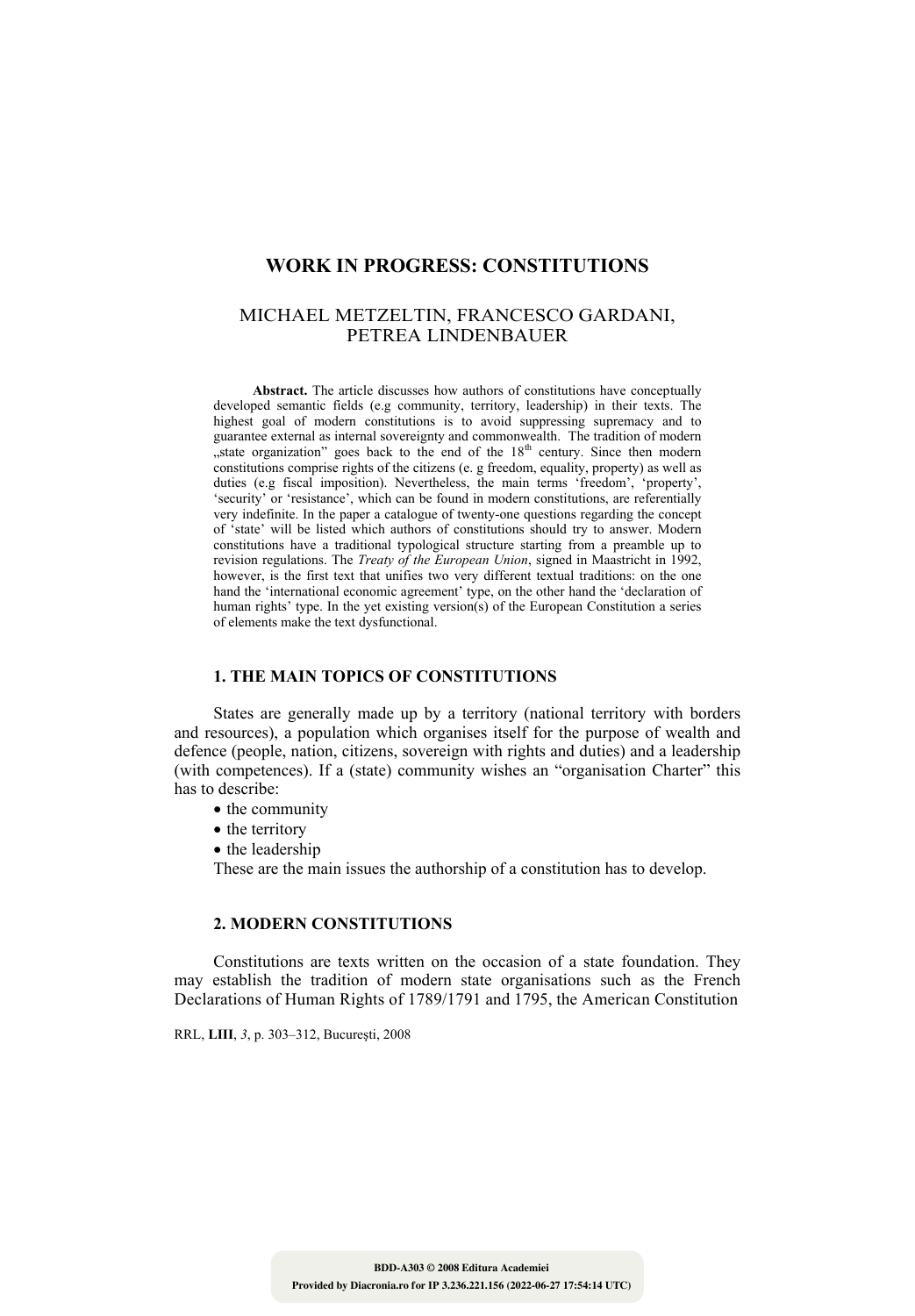of 1787 and the French Constitutions of 1791, 1793, 1795. Moreover, the Spanish Constitution of Cádiz of 1812, the Belgian Constitution of 1831 and the French Constitution of 1848 have an exemplary character.

Modern Constitutions have been compiled since the end of the 18th century. These texts synthesise the political, social and economic organisation of a state. They envisage, on the one hand, rights of the citizens such as freedom, equality, property and security, on the other hand, duties such as, most notably, fiscal imposition.

Modern Constitutions serve several goals: to avoid a suppressing supremacy due to the consensus among the distributed forces of the government; to legitimise or delegitimise those in power, and to control them through regular elections and referenda. Constitutions postulate that the state is sovereign internally as well as externally. Internal sovereignty means that the people are sovereign, *i.e.* they determine the course of the state. "People" means the whole of humans living in the state from a certain age onwards and with a specific political feature namely nationality (mostly by descent). External sovereignty means the independence, recognised by other states, which do not permit an interference of other states into the own state. The sovereignty is representative due to the size of the people, that is, it is realised by selected representatives. The highest purpose of a Constitution is achieving and securing the commonwealth (cf. Aristotle, *Politics*, III, 6). The ideology of the representative, democratic, liberal sovereign state is rooted in the development of natural right and in Enlightenment (Locke, Montesquieu, Vattel, Rousseau). The transmission of the idea of freedom from the individual to communities has promoted their identity and led thus to the emergence of the so-called culture-nations, in which the identity of the population bases rather on a common culture, or state-nations, in which the identity of the population bases rather on the common will of co-operation. The sovereign, representative, democratic, liberal state may turn into a National State, more rarely into a Federal State.

#### **3. WHAT TO DECIDE?**

Considering the history of the development of the modern constitutional national states, the main questions about the creation of modern constitutions might be the following:

- How might we define the state (territory, borders, political system)?
- How might we mark the state (designation, national insignias, church/confessions, languages)?
- Who counts as a citizen (conditions)?
- On what citizen rights and citizen duties does nationality base?
- Who is the sovereign?
- Who represents the sovereign (parliament, head of state)?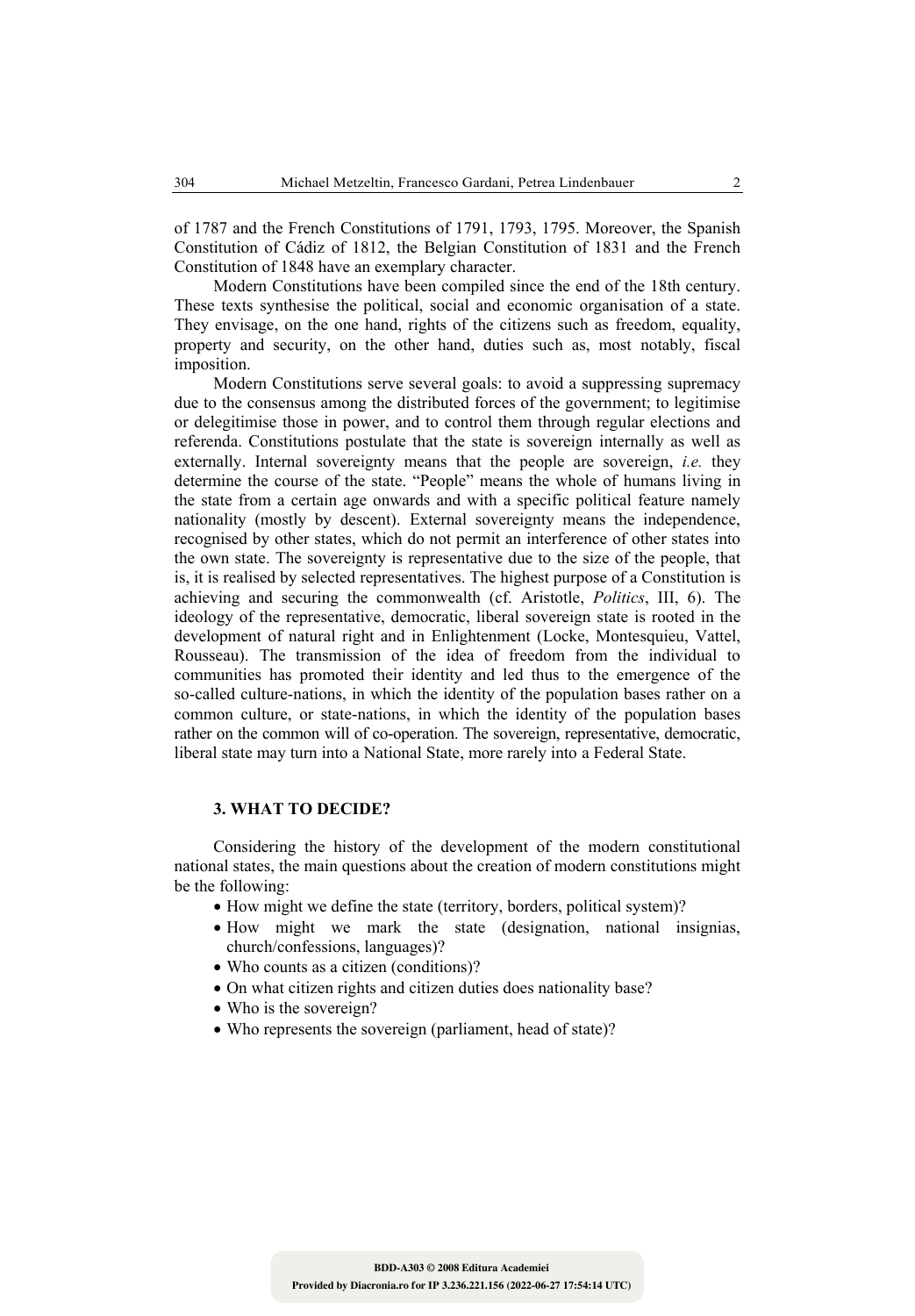- Who has access to the representative office and to the authorities?
- How is the representative office of the sovereign elected (legitimacy of the representative office)?
- Who makes the laws (only the legislature or both legislature and executive)?
- Should the legislature have one or two chambers (simple or double representative office)?
- Who does exercise the executive power (president/king, Prime Minister/chancellor with guideline authority, government)?
- To whom are the representatives of the executive responsible (the parliament, the president/king)?
- What authorities are to be limited and how (the all of them; all but not the king and not the judges)?
- Who is to exercise the judiciary and how?
- How are the representatives of the judiciary be ordered (by election or by nomination)?
- How is the public administration to be arranged (offices, territorial organizations)?
- To whom is the public administration responsible?
- How is internal and external security to be organised?
- Who has the supreme command over the security forces (police, army)?
- How is the organization of the state to be financed?
- Who ratifies the Constitution (people, parliament)?

Depending upon the weight of the legislature and of the executive there exist either parliamentary or presidential constitutions.

### **4. REFERENTIAL** *INDEFINITENESS* **AND CENTRIFUGAL ELEMENTS**

Larger communities consist of members with partly converging and partly diverging interests. As a norm, these interests must be formulated hyperonymically, rather abstractly, with large intension. The commonwealth is the highest objective of a community. Nevertheless, depending upon different ideologies there are quite divergent conceptions in what the commonwealth exactly consists and how to reach it. The acknowledgment of the European human rights and its development from the Enlightenment onwards offers a certain form of protection from divergences which might be too large and lead to tensions. As early as in 1789 the French declaration ascertains that humans are born free, have the same rights from birth on and that freedom, property, security and resistance against suppression are natural and imprescriptible rights.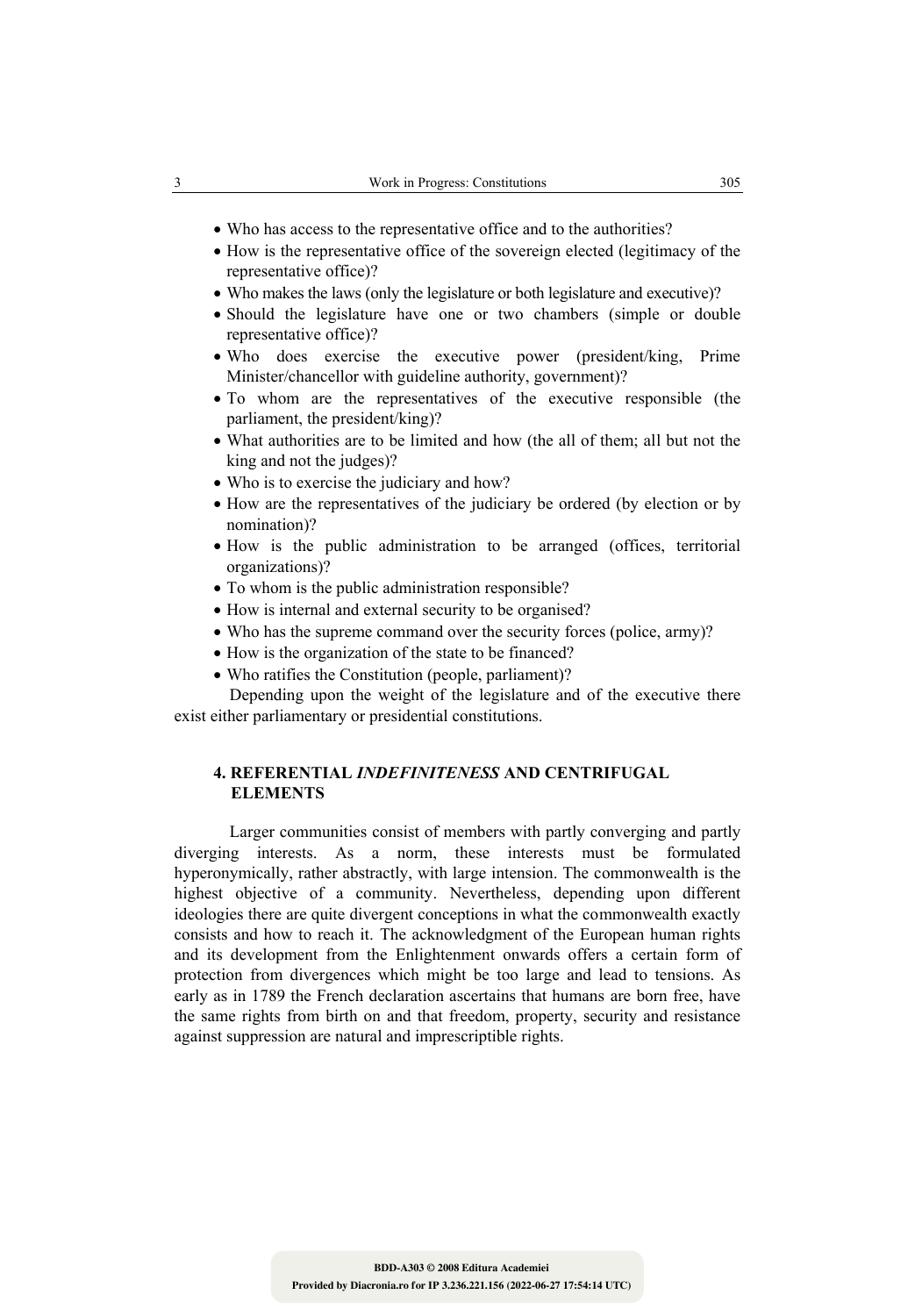All these terms are referentially very indefinite and have to be defined more precisely. Concretely, there is no freedom, actually there is only the freedom to do (or not to do) something. Thus, the Belgian constitution of 1831 registers the freedom of religion, of opinion, of instruction, of press, of assembly and the freedom of association for the citizens (art. 14–20). The Swiss Federal Constitution of 1999 encompasses even eleven kinds of freedom (art. 15–24). The detailed description of these rights confers a strong descriptive character to constitutions, which stands in competition with their actual narrative deep structure. Constitutions may be traced back to a transformative text base. A certain community in a certain territory decides to live in a certain way. Its purpose is everyone's commonwealth (cf. also Aristotle, *Politics*, III, 6) to be guaranteed as extensively as possible. The commonwealth does not exist to the desired extent yet or may be endangered. In order to reach or to secure it, certain premises are to be respected. These premises are the rights to freedom, equality, property and security. In order to reach the commonwealth through these premises, all members of the respective community must agree that they recognise these rights for all and that, accordingly, determined preventive measures and certain services are agreed upon. This is carried out by the legislation and realised by the executive.

Beside the centrifugality of descriptivy and transformativity there is also a centrifugal relationship between the four fundamental ideas, *e.g.* between freedom and equality.

From an anthropological perspective, humans might come up to the term "freedom" through the perception of the hindrance of their movements. This counts as a fundamental idea of the natural right: "The Right of Nature, which Writers commonly call *Jus Naturale*, is the Liberty each man hath, to use his own power, as he will himselfe, for the preservation of his own Nature" (T. Hobbes, *Leviathan*, I, 14). This term came to be more deeply elaborated through theological considerations about the freewill regarding a preceding or accompanying grace. This issue has been presented as a drama by Pedro Calderón de la Barca in his famous first monolog of Segismundo in *La vida es sueño* (1636). The individual freedom must apply to all by virtue of the postulated overall equality, thus implies the prohibition of slavery and in addition a conventional self-restriction. The enforcement of too personal diverging interests is likely to strongly damage the freedom of the others, as the authors of the *Déclaration* of 1789 had recognised:

"Art. 4. – La liberté consiste à pouvoir faire tout ce qui ne nuit pas à autrui: ainsi, l'exercice des droits naturels de chaque homme n'a de bornes que celles qui assurent aux autres membres de la société la jouissance de ces mêmes droits. Ces bornes ne peuvent être déterminées que par la loi.

Art. 11. – La libre communication des pensées et des opinions est un des droits les plus précieux de l'homme; tout citoyen peut donc parler, écrire, imprimer librement, sauf à répondre de l'abus de cette liberté dans les cas déterminés par la loi."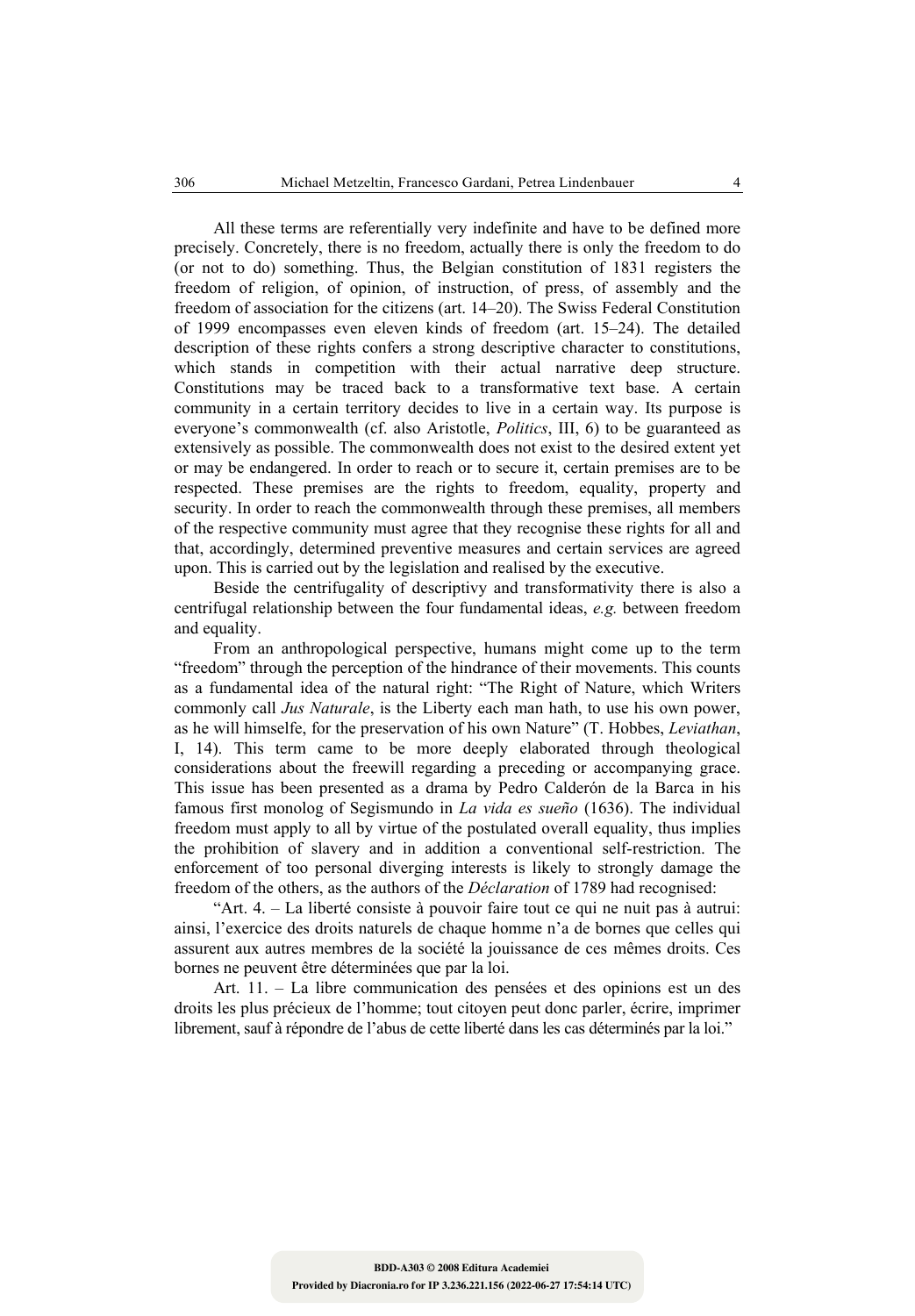In *Etat de la France* (London, 1727) the French politician comte de Boulainvilliers had very concisely argued that freedom is the opposite of equality. Freedom means intervening in the rights of the others. Actually, our social organisation systems limit our liberties. The question rises in how far public ruling can intervene in the individual life; the range varies from the totally suppressed to the free person. Nonetheless, probably there will remain a more or less strong tension between reason of state and personal luck, as represented in different operas Verdi's. The American sociologist Charles Wright Mills (1916–1962) denounces that, despite constitutions, power irresponsibly concentrates on an elite composed of the prominent representatives of the state, of the economy and of the military (*The Power Elite*, 1956).

#### **5. THE TYPOLOGICAL STRUCTURE OF TRADITIONAL CONSTITUTIONS**

The authors of the traditional constitutions based on the French declarations of the human rights might have intended the implementation of the citizen rights within a representative national state as the primary, although mostly not explicitly mentioned objective. This is asserted in Article 2 of the Declaration of 1789:

"Le but de toute association politique est la conservation des droits naturels et imprescriptibles de l'homme. Ces droits sont la liberté, la propriété, la sûreté et la résistance à l'oppression."

Therefore, they define the territory, describe in detail the rights but not or scarcely the duties of the citizens, determine as exactly as possible the competences of the government authorities, give some particulars on the national budget, do not give clue on economy. Due to these principles and the appropriate text production primarily in the 19th century the structure of traditional constitutions may be typologically analysed as follows:

- preamble (objectives, principles)
- general conditions (in particular the territory, the peculiarities, the insignias)
- the citizens (their rights, later also their duties)
- the government authorities (general)
- the legislature: the chamber of deputies
- the legislature: the senate
- the executive: the head of state
- the executive: the government
- the judiciary
- finance
- the army
- revision regulations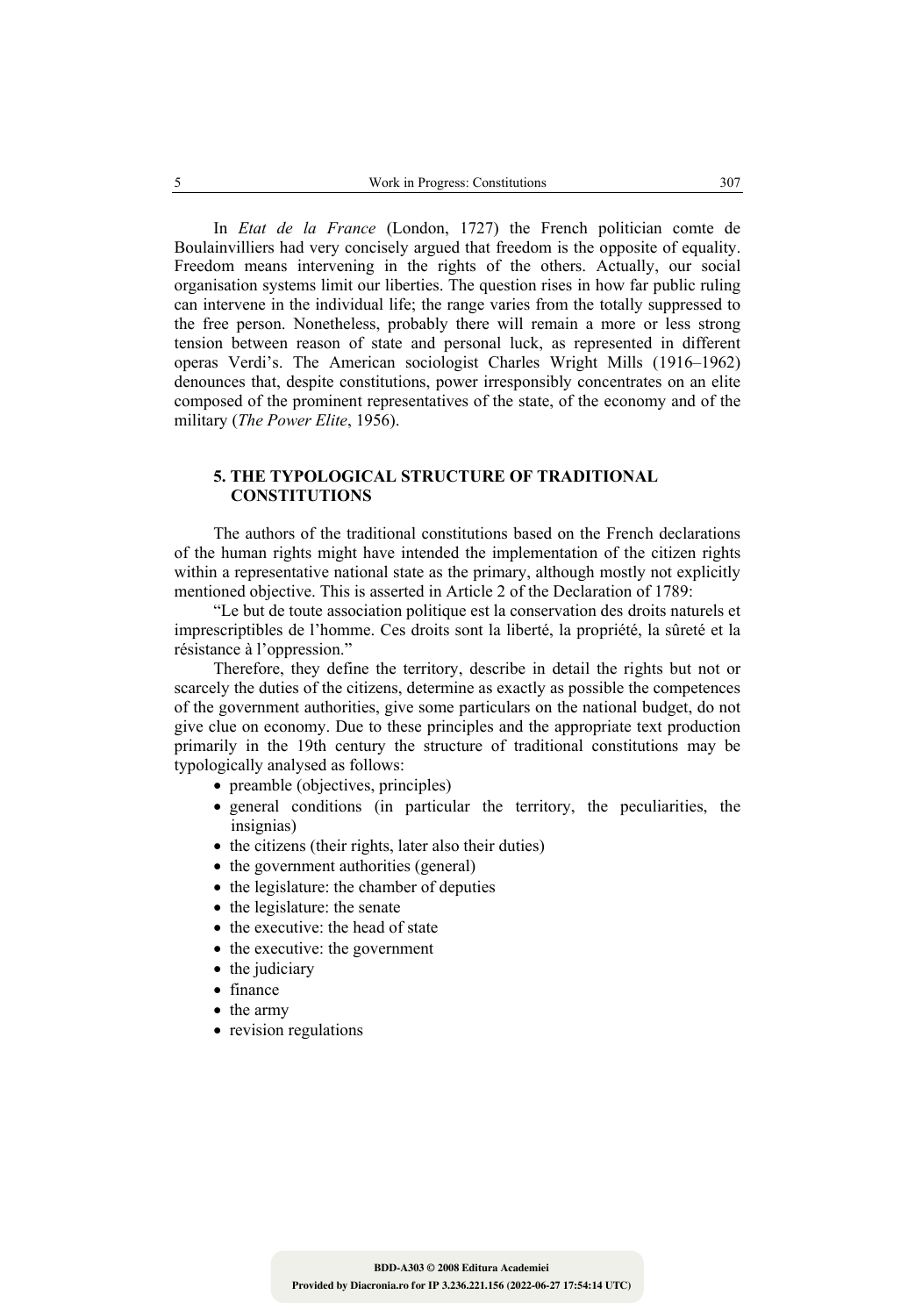#### **6. TOWARDS THE EUROPEAN CONSTITUTION**

The traditional constitutions which were produced from the end of the 18th century up to World War Two originally have to be traced back to the efforts of the civil elites to overcome the absolutist corporative state by introducing overall citizen rights. So doing, the subjects became free citizens with same rights and duties, the population became the nation, the rulers turned into legitimised government authorities, and the country into the territorially defined and constitutionally governed national state. However, the horror of World War One and especially of World War Two has shown that the national constitutions are no sufficient instrument for configuring and securing the commonwealth. In particular, the dictatorships, the genocides, and the enormous destructions have clearly shown that also the commonwealth of the national state is supranationally dependent.

After World War Two the elites in Europe and in America made clear that in order to achieve and conserve a certain commonwealth, without neglecting the overall citizen rights and the representativeness of the government authorities, the dignity of persons, the security and the development of the economy as the basis of the commonwealth have to be more strongly focussed on. These aspects may no longer be conceived only intranationally but also supranationally. Thus, new supranational *textes fondateurs* arose and served as guidelines for the new conception of state organisations. The most important ones might be:

- The *Pacte de la Société des Nations* from 1919 that focuses upon peace and security.
- The *Universal Declaration of Human Rights* from 1948 that focuses upon dignity and basic rights.
- The *Treaty establishing the European Economic Community* (*Treaty of Rome*) from 1957 that focuses upon the harmonious development of the economy, the economic expansion, the stability and the enhancement of living.
- The *Final Act of the Conference on Security and Cooperation in Europe*  (*Helsinki Final Act*) from 1975 that focuses upon security and cooperation.

In the early fifties of the 20th century the European elites have developed different concepts for the economic and political integration of the Western European states in order to promote a supranational, cooperative, peaceful reconstruction, to avoid the errors of the Contract of Versailles, and to bind West Germany to the West. Drafts for a European common defence, a European political community and a uniform single European market were undertaken. At that time the predominant mentality was still very nationally oriented, so that only economic supranational co-operation was defined in a developed statute, namely in the so called *Roman Treaty* with which the European Economic Community (EEC) was created in 1957. Despite its basically economic character the contract stipulates the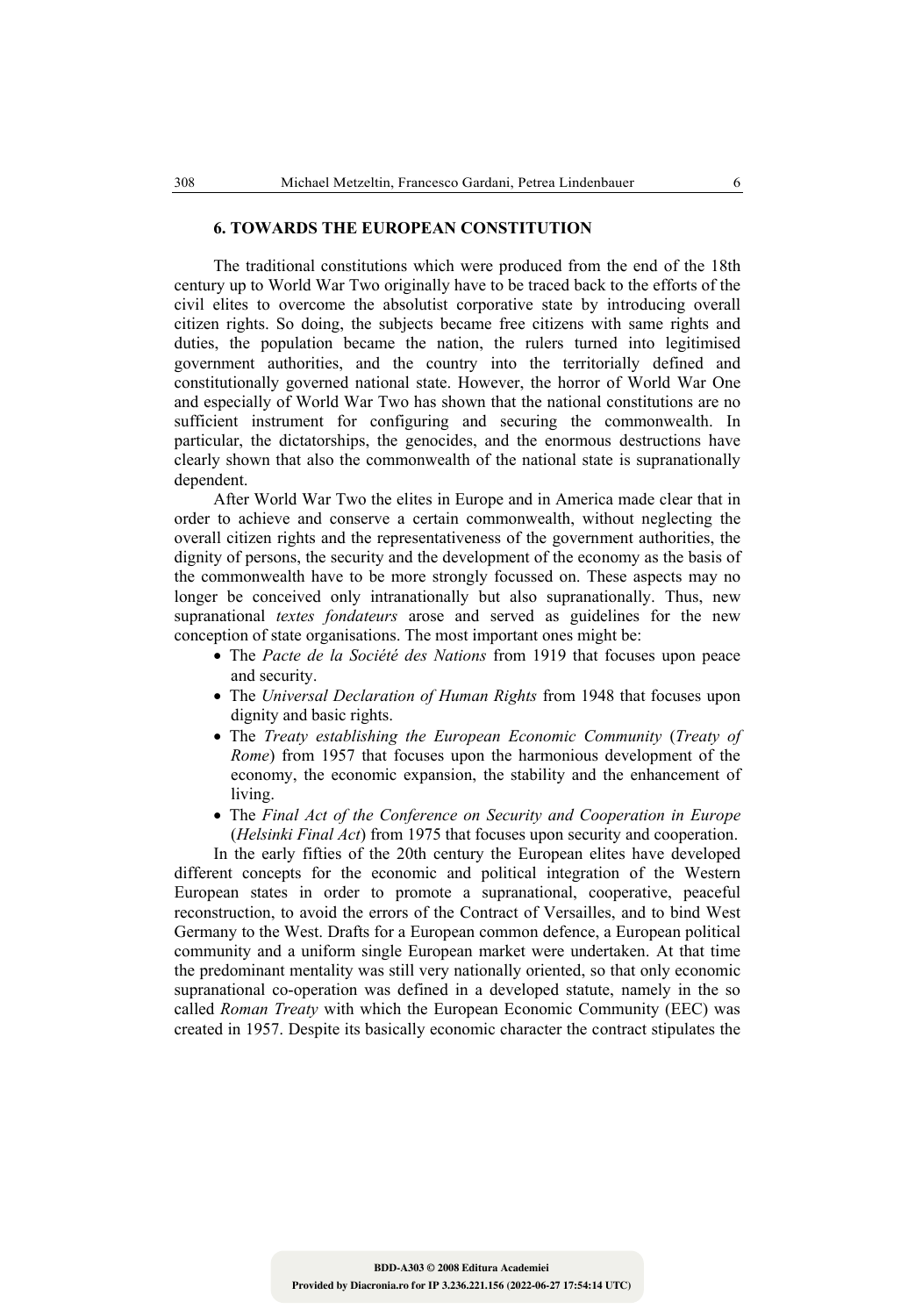European parliament, the Council, the Commission, and the Court of Justice as the bodies of the Community (Art. 4), which puts on the political principle of several representative authorities. The view of an integrating European political cooperation became stronger only in the seventies. The *Single European Act* from 1986 is an important step in this direction: The member states "shall have as their objective to contribute together to making concrete progress towards European unity" (Art. 1) and therefore decide a set of regulations for the European co-operation in the foreign affairs (Title III). The European Union is given substantial new dynamics in the conception of the state organization particularly by the efforts of the commission president Jacques Delors to prepare the plan of an economic union with common currency. However, it was pointed out from several sides that a common currency required clearer common economic policies and this on its turn a clearly structured political union. The textual outcoming of these efforts was the *Treaty of the European Union* which was signed in Maastricht in 1992 and became effective in 1993.

For the first time this text shows the unification of two conceptionally very different text traditions: on the one hand it is the text type of the international economic agreements, on the other hand it is the text type of the declarations of the human rights and of the democratic constitutions. The *Maastricht Treaty* was based upon the *Treaty establishing the European Economic Community*, a text into which elements of the declarations on the overall human rights and the democratic constitutions are woven. As these are quite different text types, they come across as centrifugal and aggravate the coherence. Their composition strikes as artificial. The main objective is the establishment of a Common Market (Art. 2). Prior to that an article on the respect of the national identities and the fundamental rights is posted. Culture is suddenly interposed in Article 127, focussing on the policies to promote professional training. In addition, the text is overloaded with protocols (18) and declarations (34). In sum, it strikes as a collection of texts rather than a single text. The lacking of text coherence reflects the scarce coherence conditions within the union. The development of the text seems to depend on the development of these conditions. This is the production history of the *Treaty of Amsterdam* (1997/1999), the *Treaty of Nice* (2001), and the *Consolidated version of the Treaty of the European Union* (2002).

The convention under the presidency of the former French president Valéry Giscard d'Estaing marked a new substantial step towards the creation of a proper constitution by compiling a new text draft (2003), the *Provisional consolidated version of the draft Treaty establishing a Constitution for Europe* for ratification. The text consists of different parts:

- a preamble with reasons, objectives and delegations;
- a part I without title on definition, objectives, values, fundamental rights, symbols, competencies, institutions and bodies, affiliation which is centrifugally structured (Articles 1–60);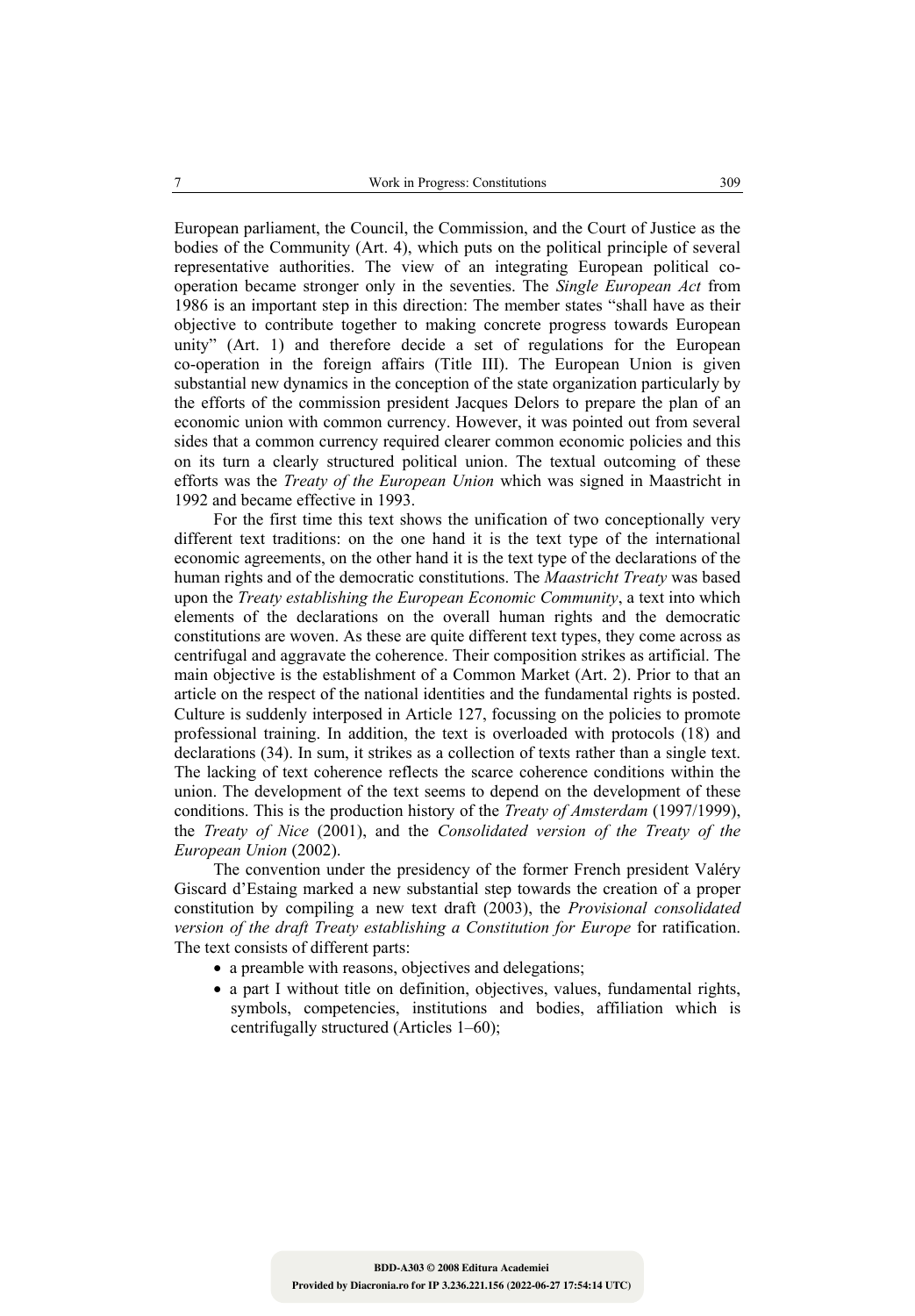- a part II *Charter of Fundamental Rights of the Union*, an already existing text including a preamble, which was prepared and accepted by a convention in 2000 (Articles 61–114);
- a part III *The Policies and Functioning of the Union*, which essentially deals the economic and security policies of the Union, as prepared in preceding contracts (Articles 115–436);
- a part IV *General and Final Provisions*, that contains 36 protocols and 2 appendices;
- a final act, containing among other things 50 declarations.

This register and the amount of the articles in the respective parts show that the contents and the organization of the text are still rather disparate. Furthermore, despite the presence of the not really integrated Charter of the fundamental rights of the union, the focusing prevails on the economic integration.

#### **7. FORECAST**

Constitutions are guidelines and action patterns. For the communities they are as necessary as the great myths. Their basic elements are constant, their narrative and descriptive design depends on the always changing circumstances of a respective community. Constitutions are therefore typical cases of *work in progress* with dynamic moments and static periods. The European Union needs a Constitution, for its citizens to conceive it as a state organization. For the today's citizens of the member states to perceive it as a Constitution, the last submitted text needs to be further elaborated. From the point of view of text linguistics the following points should be accounted for:

The citizens have to decide between a co-operation contract between the member states of a federation – with the maintenance of a large variety – and a genuine constitution – with a more or less strong standardization. A text can hardly be a treaty and a constitution at the same time.

In a constitution, the overall objectives, the identity of the community including the territory and the rights and duties of the citizens are in the centre of attention. It must be decided then, wherein the cultural inheritance of Europe lies (Art. I-3 (3)) and how the territory may be delimited (what are the European states? cf. I-58 (1)).

The current text still exhibits a high semantic centrifugality. *E.g.*, the rights of the citizens occur isolated in a first part before and after the description of the bodies to the union and then again systematically in a second part in their own Charter. They should be rather put together before the description of the bodies of the union.

Each longer text needs a certain redundancy. However, this may occur not too extensively and unsystematically because it may be confusing. *E.g.*, the term "freedom" is mentioned in many articles across the text but frequently in other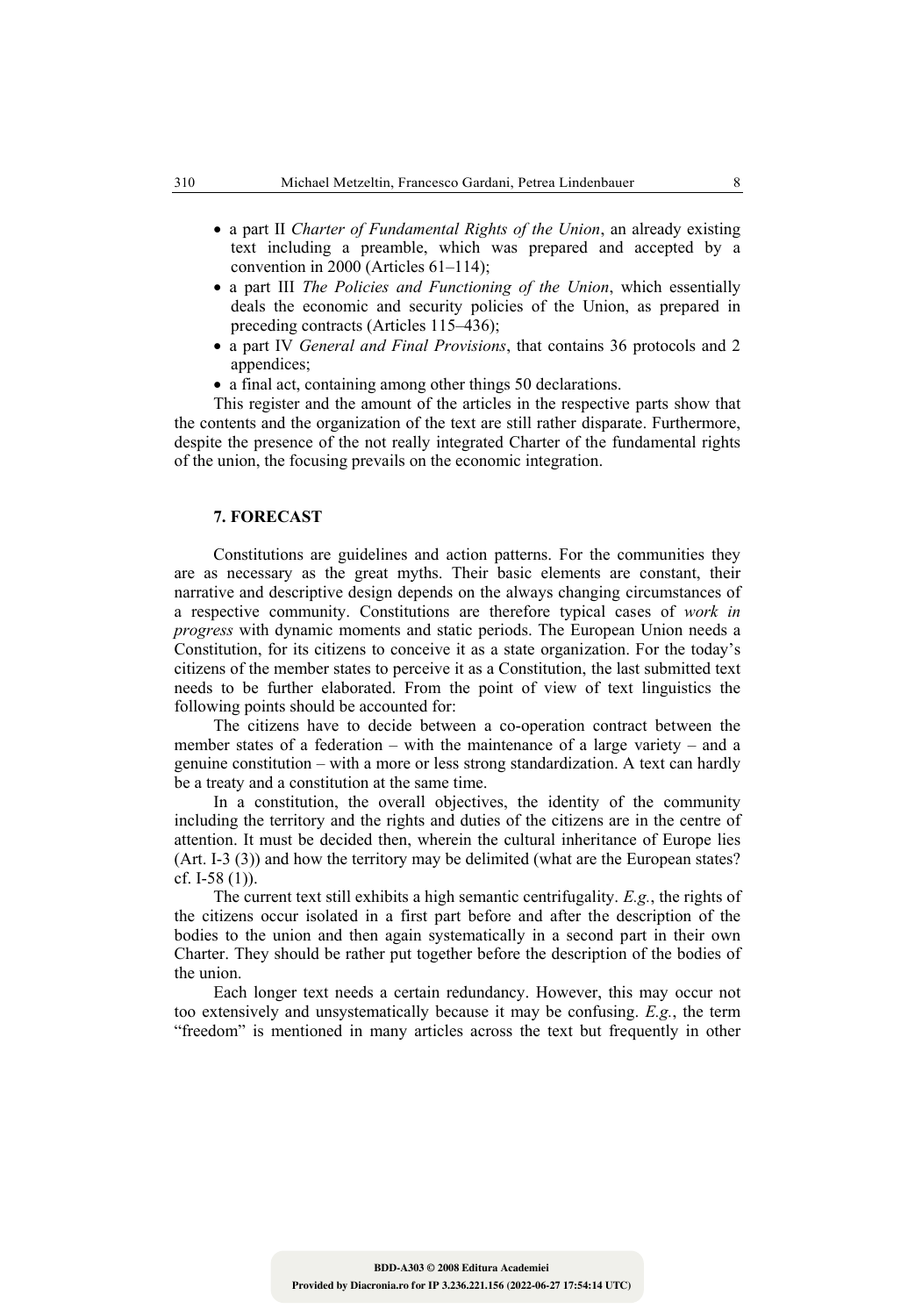contexts and with other specifications, so that the term remains fuzzy. Only in the second part, in the *Charter of Fundamental Rights* (title II), the traditional civil freedoms are indicated (security and property are not summarised under them in a clear-cut way). Already in one of the first articles of the text (I-4 (1); cf. also III-133 (1)), in prominent place, under the heading "basic freedoms" it is determined that "[t]he free movement of persons, goods and capital, and freedom of establishment shall be guaranteed within and by the Union, in accordance with the Constitution". Here persons are put on a par with services, goods and capitals. One could interpret that in the view of the authors of the text economic freedom is the primary freedom, whereas the heavily fought civil liberties are secondary.

If the citizens wish a constitution, then it has to be understandable for as many citizens as possible. Thus, the text must be so formulated and structured that every high school degree citizen is able to understand it. Then the current text would have to show a clearer structure (*e.g.*, 1. Identity of the union; 2. Objectives; 3. Fundamental rights; 4. Relationship between union and member states; 5. Education policies; 6. Economy policies; 7. Welfare policies; 8. Infrastructure policies; 9. Environmental policies; 10. Home policies; 11 Foreign policies; 12. Bodies of the union). Many terms and sentences were to be given a clearer reference (like the cultural inheritance of Europe). Article I-2 points out that the society of the union is characterised by "pluralisms, non-discrimination, tolerance, justice, solidarity and the equality between women and men". This list sounds like the result of a brainstorming on the question which terms occur to one's mind when talking about equality. If one reads on, one finds the reference in Article I-4 (2) that each discrimination for reasons of the nationality is forbidden. Was this the meaning of non-discrimination? The following sentence (Part III, Art. III-125) might be hardly understandable for a common citizen: "If action by the Union should prove necessary to facilitate the exercise of the right, referred to in Article I-10(2)(a), of every citizen of the Union to move and reside freely and the Constitution has not provided the necessary powers, European laws or framework laws may establish measures for that purpose." The current text contains particularly in the third part too many regulations on economics and labour law which belong to texts of lower rank.

In the *Provisional consolidated version of the draft Treaty establishing a Constitution for Europe* article 1 claims: "This Treaty marks a new stage in the process of creating an ever closer union among the peoples of Europe, in which decisions are taken as openly as possible and as closely as possible to the citizen." If the citizens of the union wish a constitution, not only does it have to be understandable and comprehensibly formulated for all. The citizens, not the parliaments, have to decide whether or not they accept the Charter which will determine their everyday life.